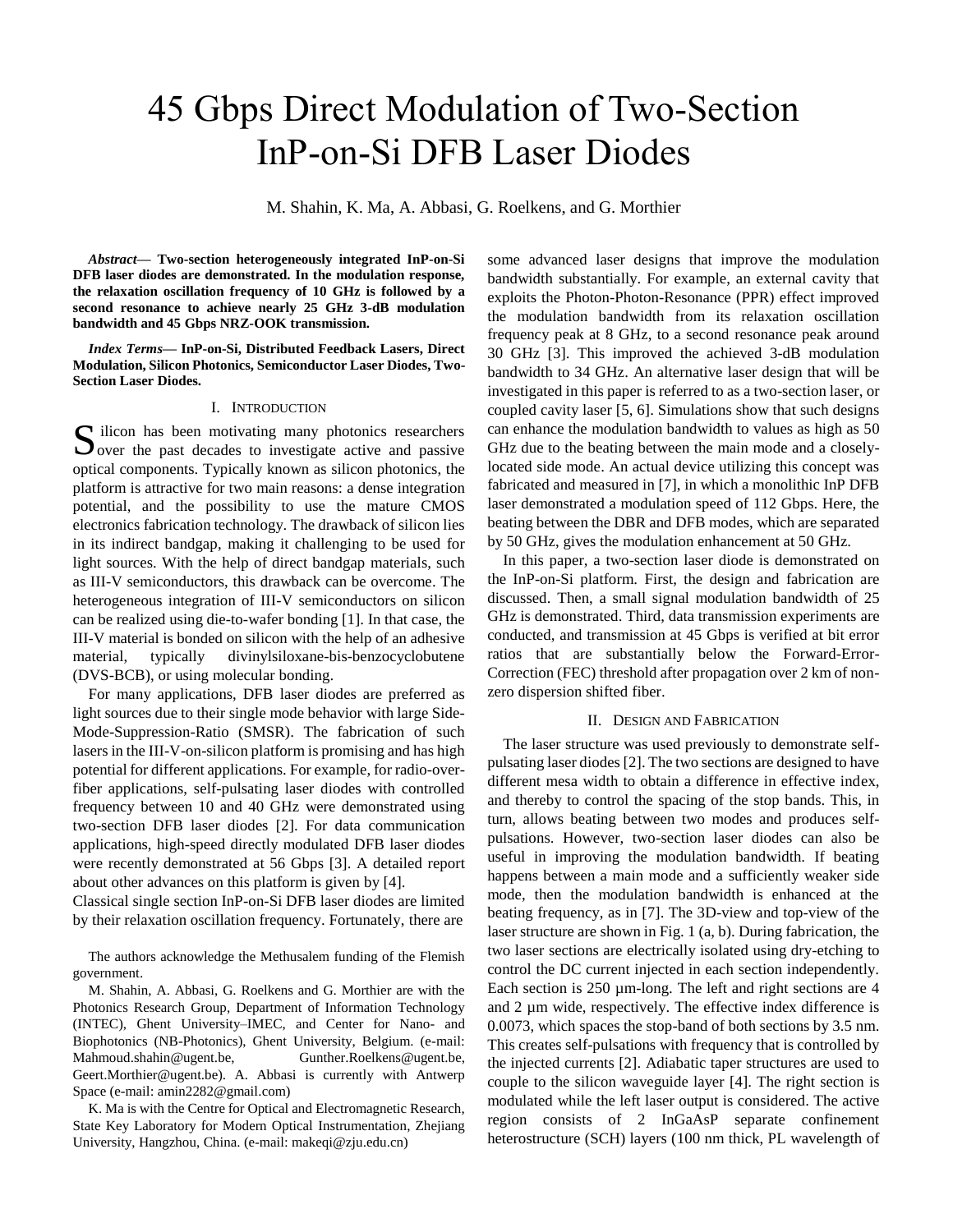1170 nm) and 6 InGaAsP quantum wells (7 nm thick, PL wavelength 1550 nm) separated by 7 InGaAsP barriers (9 nm thick, PL wavelength of 1170 nm). The thicknesses of the n-InP, p-InP and p-InGaAs are 190 nm, 1500 nm and 220 nm, respectively. The InP epitaxial structure is bonded on a 400 nmthick Si waveguide  $(3.5 \mu m)$  wide) that has a 500  $\mu$ m-long DFB grating etched 180 nm deep, with a period of 241 nm and duty cycle of 50%. A quarter-wave shifted section is located in the center of the grating.

Fig. 2 shows a Focused-Ion-Beam (FIB) cross section image of the laser structure near the taper tip. The DVS-BCB bonding layer thickness is less than 10 nm. The laser is encapsulated in Si3N<sup>4</sup> and BCB for planarization.



Figure 1. (a) 3D-view and (b) top-view of the fabricated InP-on-Si device showing electrically-isolated laser sections for independent current control.

#### III. CHARACTERIZATION

The power vs. current behavior for the device was similar to the device demonstrated in [2]. Generally, the power increases while increasing the current, until a point in which a roll-off happens at a high current due to heating. Fig. 3 and 4 show the optical spectrum when the bias currents are  $I_L = 48$  mA and  $I_R$  $= 60$  mA, which produces the highest small signal 3-dB modulation bandwidth. As the bonding layer thickness is very small (less than 10 nm), the silicon grating coupling is strong. The stop-band of each laser section is not clearly identified, but from characterization it is expected that each section has as stopband of around 5 nm [2] with the extracted coupling coefficient  $\kappa$  being  $\sim 150$  cm<sup>-1</sup>. This high coupling coefficient is the source of the multimode behavior observed in the spectrum. A possible solution to eliminate such modes is to lower the coupling coefficient (i.e. by increasing the bonding thickness) which in turn reduces the stop-band of each section and excites less modes. Alternatively, making the two sections shorter reduces spatial hole burning and multimode behavior.



Figure 2. FIB cross-section image of a fabricated device showing the laser structure encapsulated in  $Si<sub>3</sub>N<sub>4</sub>$  and BCB on top of a silicon waveguide.

An Erbium Doped Fiber Amplifier (EDFA) was used to boost the optical signal and compensate for any losses in the optical link. For example, the loss from the grating coupler is about 5 dB. The amplifier is followed by an optical tunable filter with a bandwidth of 1 nm to suppress the amplified spontaneous emission from the EDFA. Moreover, the optical tunable filter also serves to eliminate the other modes, which improves the quality of the eye diagram at the receiver side. An alternative could be to integrate an on-chip optical filter. Making this device single-mode (e.g. by reducing the coupling coefficient) and having high output power (e.g. less grating coupler losses) removes the necessity for the amplifier and the filter.

For bandwidth characterization, the laser peak at 1555 nm is filtered out. A small signal modulation bandwidth close to 25 GHz can be observed in Fig. 5 at  $I_L = 46$  mA and  $I_R = 60$  mA. Next to the relaxation oscillation frequency around 9 GHz a second resonance around 20 GHz is obtained, which improves the total 3-dB modulation bandwidth by more than a factor of 2. The resonance at 20 GHz results from the beating between the main peak and the side-mode in Fig. 4, which are separated by around 20 GHz ( $\approx$  0.15 nm). If both modes are of similar strengths, there will be beating around the frequency difference [2]. As a result, the second resonance would be too strong and would lead to too strong distortion. Therefore, the side-mode should be sufficiently weaker than the main mode, for the second resonance to be within the 3-dB small signal modulation range. As shown in [2], it is possible to tune the separation between the peaks, which controls the frequency at which the second resonance occurs, to fine tune the small signal modulation.



Figure 3. Optical spectrum of the laser at  $I_L = 48$  mA and  $I_R = 60$  mA. The right laser peak is filtered out at the receiver side.